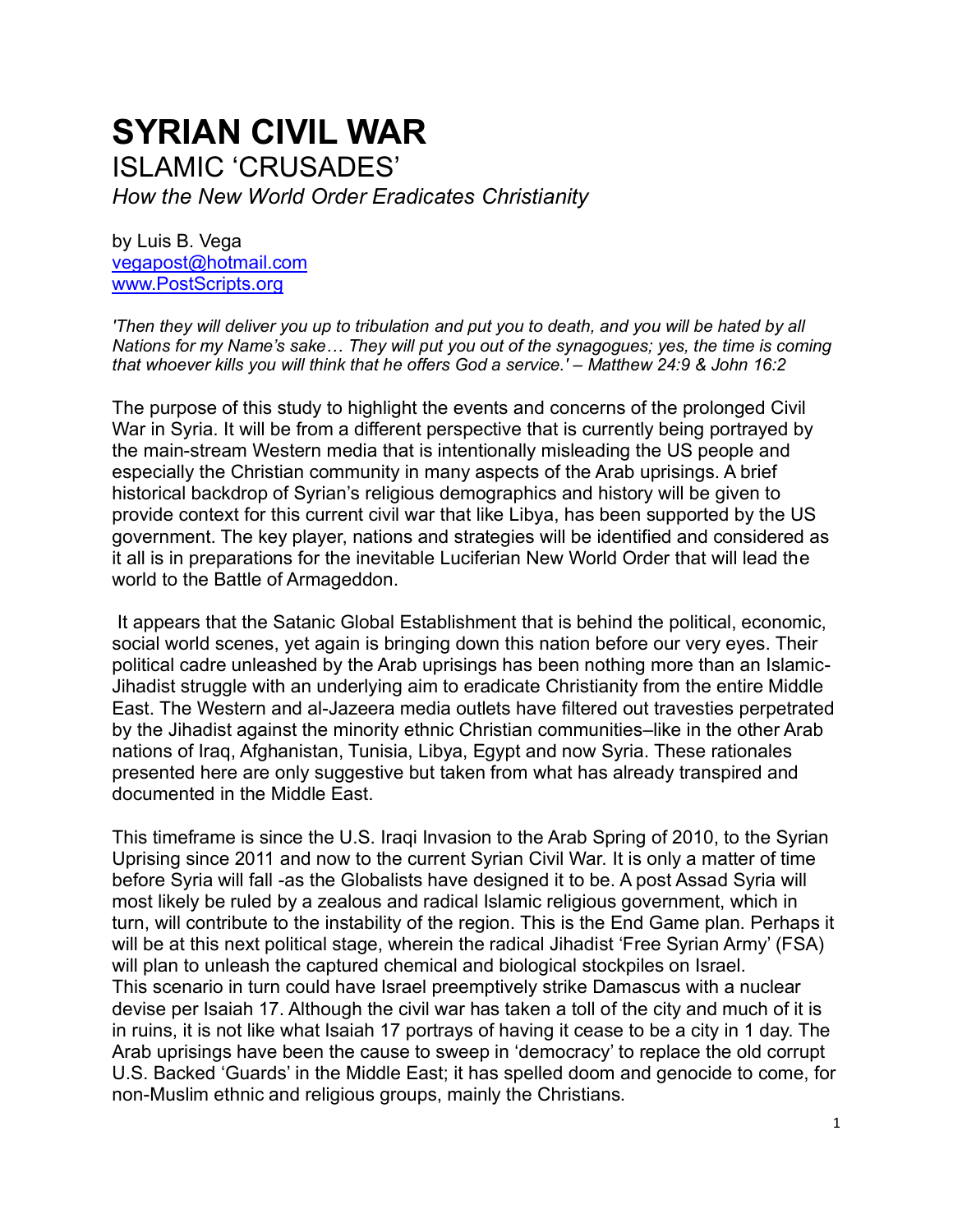This is the same game plan that the Satanic Global Establishment used the Catholic 'Crusades' in the name of 'Christ' to sweep over the Middle East and Jerusalem then in the 'Dark Ages'. They are now once again using this same End Game plan –of an 'Islamic Crusade' to consolidate control of the region and to destroy God's People as before. This is being done now by mustering up the hateful religious zeal of the Islamic religion against Jews and Christians to massacre and slaughter them on a mass scale. Once the Rapture takes place, a 'Dark Age' is to be initiated during the Tribulation as described in the Book of Revelation that will continue this practice on a global level. It appears that the same demonic evil spirit, that in ancient times opposed God's People such as in Persia during the time of the Prophet Daniel, has now risen in these Last Days to do the same -particularly in the Middle East.

It is the very one that fought with the Arch Angel Gabriel and is predicted that this same Fallen Angel and spirit would come, once again to do battle with his cadre of evil legions unleashed in these End Times against God's people. The world is witnessing now in the modern age the renaissance of this evil spirit and demon, the Prince of Persia in the Middle East. It is self-evident that this Satanic inspired and empowered movement disguised as political and democratic front is designed for this specific task. It is designed to aid the ushering in of their Muslim Mahdi or AntiChrist –the very 'One' that the Luciferian Money Changers and the Satanic Globalists worship. Whomever controls the Middle East and its resources, controls the world. With the oil, gas fields and mineral resources to plunder through new modern-aided technologies, etc.

The Globalist establishment is seeking total consolidation of such shipping lanes, pipelines, resources and the souls of men to be turned over into the hands of the coming New Age AntiChrist. As it was then with the Luciferian globalist of the 1100s during the Catholic Crusades, the financing and political backing of the religious extremists by the Luciferian Money Changers and Satanic Globalists of that time were used to only seek total control of the region for their exploits and purposes –mainly to control the ancient trading routes, shipping lanes and to destroy God's People and seize Jerusalem. This same End Game plane is once again now in place. Their current support for 'democratic' movements in the Middle East has only served as a sort of 'reverse-psychology' not only for people in the Middle East but for the general consumption of the West.

In the past, the Global establishment would forcefully aide corrupt strong-men and toppled elected governments in the Middle East. If you study the history of such Arab corrupt regimes, the Shaw of Iran, Kaddafi of Libya, Mubarak of Egypt, Hussein of Iraq were all installed by CIA as US backed dictators and assets. As it pertains to the control of the Middle East, the Globalists have now 're-invented' themselves and are now invested, as a whole in the political, democratic and religious aspirations of the region's peoples as a façade that will accomplish even more than before. There are legitimate Arab grievances against their tyrannical Muslim rulers that have been propped up and supported by outside Luciferian Globalist masters-the US and World Bank establishment mainly. But if one can see through the current political façade, the Luciferians have used such 'democratic' movements now.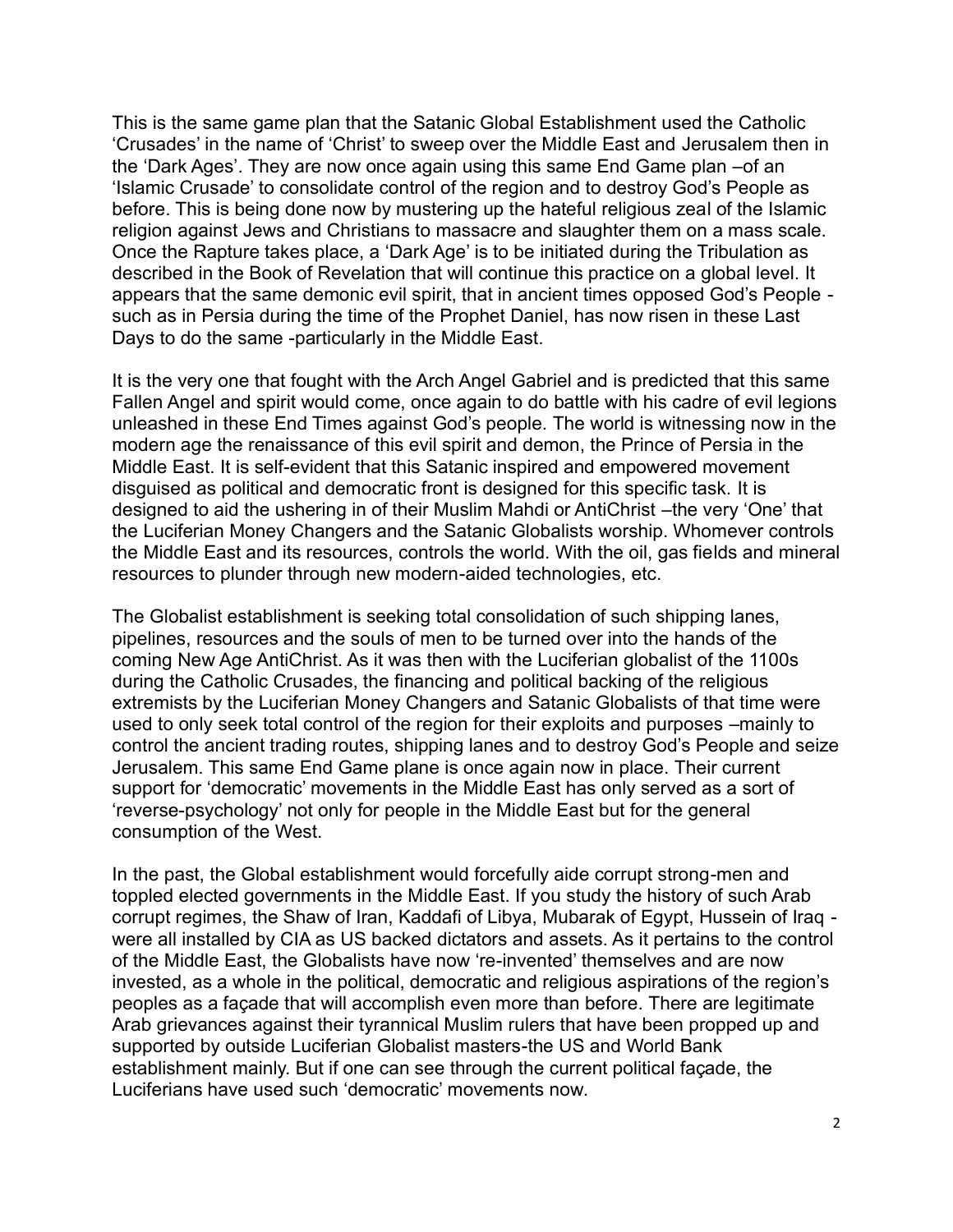This is knowing full well that behind them are the Islamists that are in place or will be to be utilized to further their Satanic agenda. This agenda in part will be to usher in the Mahdi and bring in their New World Order upon the whole world that will be centered in Jerusalem. The Islamists-Jihadist like the Fee Syrian Army mercenaries will be placed in power in the Middle East by design and will be ordered by the world Luciferian globalists to topple other governments deemed necessary for their purposes and plans, i.e. Israel. Their eventual goal? Jerusalem and the destruction of God's People, both Jewish and Christian, specifically when the AntiChrist breaks his covenant with Israel in the 'midst' of the week during the Tribulation to come as described in the Book of Revelation. In the current case with Syria, it is becoming more apparent that the Free Syrian Army Rebels real purpose is to ultimately implement their religious radical Islamic regimes that will be intolerant of any other theocratic faiths; in fact their religion demands it.

In this case, it is mainly the Christian Witness that is to suffer -either by slaughter, persecution, or exile –as it is occurring in Syria at this present time. If you study Communications and/or Marketing techniques, you will understand that 'labels' presented to the public are actually what the product is not. The 'Fee Syrian Army' (FSA) is a case in point; it is neither Free, Syrian nor an Army. The FSA is made up of repressive Muslim Jihadist, mercenaries such as al-Qaida from other Arab countries supported by outside forces like the CIA, MI6, MOSSAD and the Saudi's bent on a sadistic religious quest to implement their Islamic Qu'ranic protocols on a nation and subjugate GOD's People to tyranny, torture and destruction. The world can concretely measure the negative effects from the 'Arab Spring' and the current Civil War in Syria on the religious non-Muslim minorities in those Muslimmajority countries.

The controlled western media has hailed this Arab uprising, to forcibly introduce western style 'democracy' into the region, as a political movement. This is the façade the western media has sold the story. It has not been widely reported of the genocide of Christians in Tunisia, Libya, Egypt, Yemen, Iran, and Syria at the hands of the Satanic inspired and led Islamic Jihadist. The western media in turn and the current Secretary of State for the USA has in turn blamed the Assad's government for massacres that eyewitnesses have declared were perpetrated by the Free Syrian Army (FSA) to muster up international support. To the Rebels that include mercenaries from Arabia, Iraq, Libya and al-Qaida, their Islamic religion provides the only rallying cry; it is to rid the land of Christians and infidels.

These foreign fighters consider themselves to be in a holy war. In Syria now, as in other surrounding Arab countries, the Jihadists are bent on a 'Islamic Crusade' against the 'atheist regime' of Assad whom they consider an Alawi secularist infidel. Such Jihadists are not interested in democracy nor human rights for minorities. This viewpoint is not even touched upon by the Western Luciferian controlled media at all. The Globalists support of the current Jihadist movement in the Middle East recognize that this 'spirit' or movement is foremost a spiritual conquest. The work of the Globalist with their media has been to deceive the West into thinking that this uprising is about 'democracy' and will of the people. It is not. Due in part, to the Middle East culture, there is no separation of Mosque and State.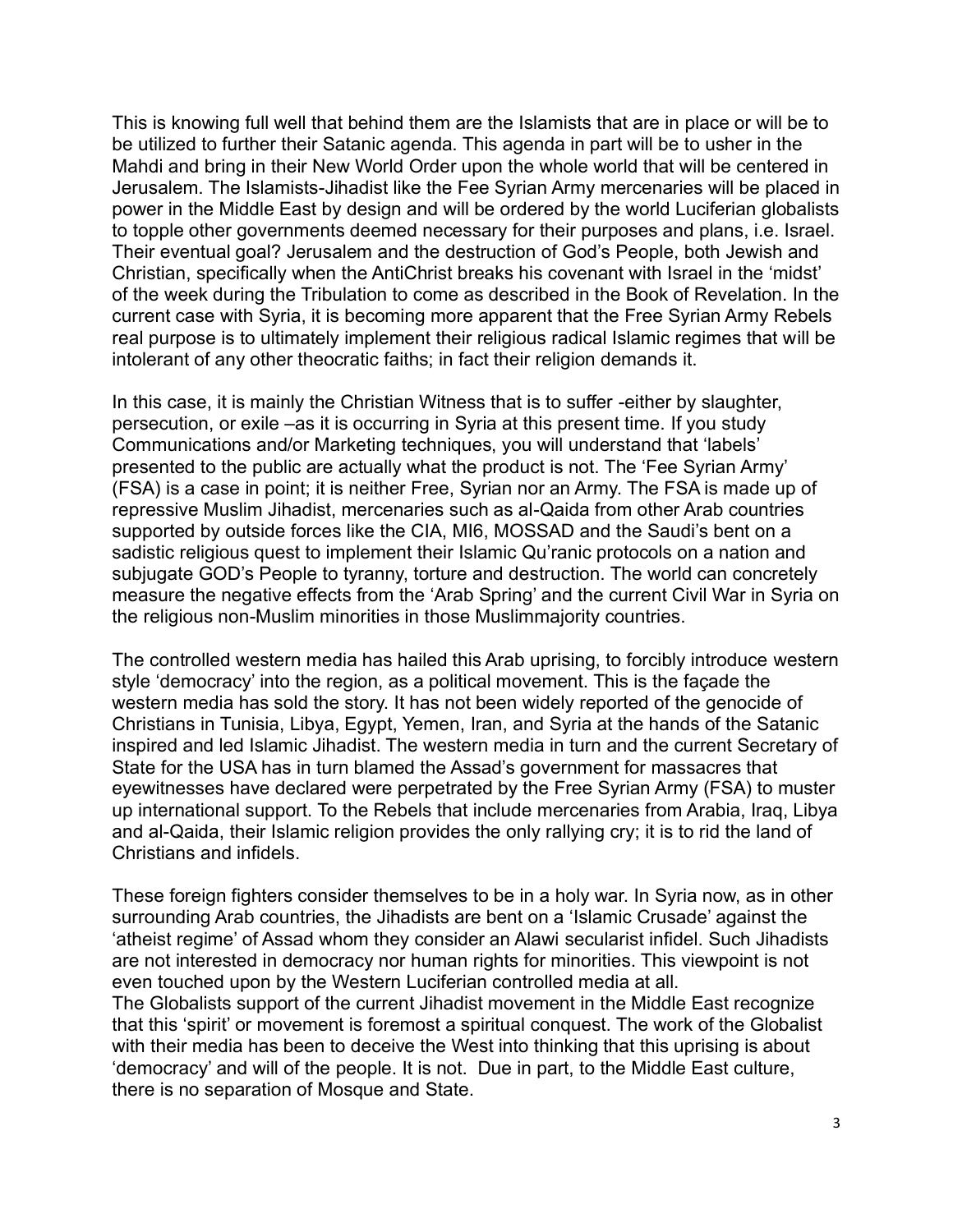# **It is not about Democracy**

To a Muslim, their political movement is a religious movement. Democracy is a foreign concept to a Muslim. A Muslim cannot be governed by 'democracy', his or her Koran forbids it. The Islamic culture has never known such a concept nor welcomes it, nor can it implement it for that matter because their religion, Islam prohibits it. Study Islamic history and this assertion will be confirmed. The goal of the Luciferian Globalist and Satanic Money Changers are aligned with Islam in that they are using it as a tool that will hand over to Lucifer himself his throne on Earth in the near future on the Temple Mount rebuilt 3rd Temple in Jerusalem. It is exactly what the New World Order (NWO) – Luciferians have designed all along. It is not about spreading 'democracy' to the Middle East. Furthermore, the US, EU, UN have not had and do not have the average Arab, US Citizen's or Christian's best interest in mind when dealing with such overt and covert operation in the Middle East.

How can the US State Department, Kerry, Obama and the UN demand that Assad provide and give 'freedom' and civil rights to its citizenry when back home in the USA, it has been the attempt by the very same Globalist and Money Changers to take away or restrict the very inalienable rights guaranteed to US Citizens in the US Constitution? If that were the case that the US, EU, or UN indeed supports democracy around the world, it would not have supported covert CIA efforts to overthrow genuine democratic movements around the world since World War II. Here are but 2 examples of a long dirty laundry list of democracy snuffed out by the USA.

*1) IRAN: In the 1953, an actual democratic process was adhered to in Iran before the Shaw was in power through Mosadek. The government was overthrown by the CIA backed opposition because the Iranian government would not give contracts to mine and drill oil for the major US oil companies.* 

*2) CHILE: In 1973, the same goes for Allende of Chile for nationalizing the copper mines. The CIA led and backed Pinochet's overthrow of the government. This started decades of torture and oppression of a population that like the Arabs, only wanted a fare wage.*

Despite the repressive regime of Assad in Syria, he is defending this government as any sovereign government would logically do and be expected to. This essay is in no way condoning the killings but there is an all-out assault from outside Satanic forces against Assad, which the US is being used to be part of. Assad's government has been the only Arab-Muslim country that has given the Christian community there more freedoms than in any other Muslim nation. Compared to all other Muslim-Arab governments, Syria has been more tolerant of Christians than any other in the region.

If one thinks that the US, EU, Arab mainstream media is accurately portraying the Arab uprising, it is not the case. It is the Luciferians Money Changers and the Satanic Globalists Masters that control the world news outlets. News is filtered down to the masses and in the USA. The Globalists want the 'sheeple' to only see and have impressed into one's psyche what 'program' they want you to have. The reports and images coming from Western news outlets have been one of 'Arab unity' and a cause for 'democracy'. It is not such a thing.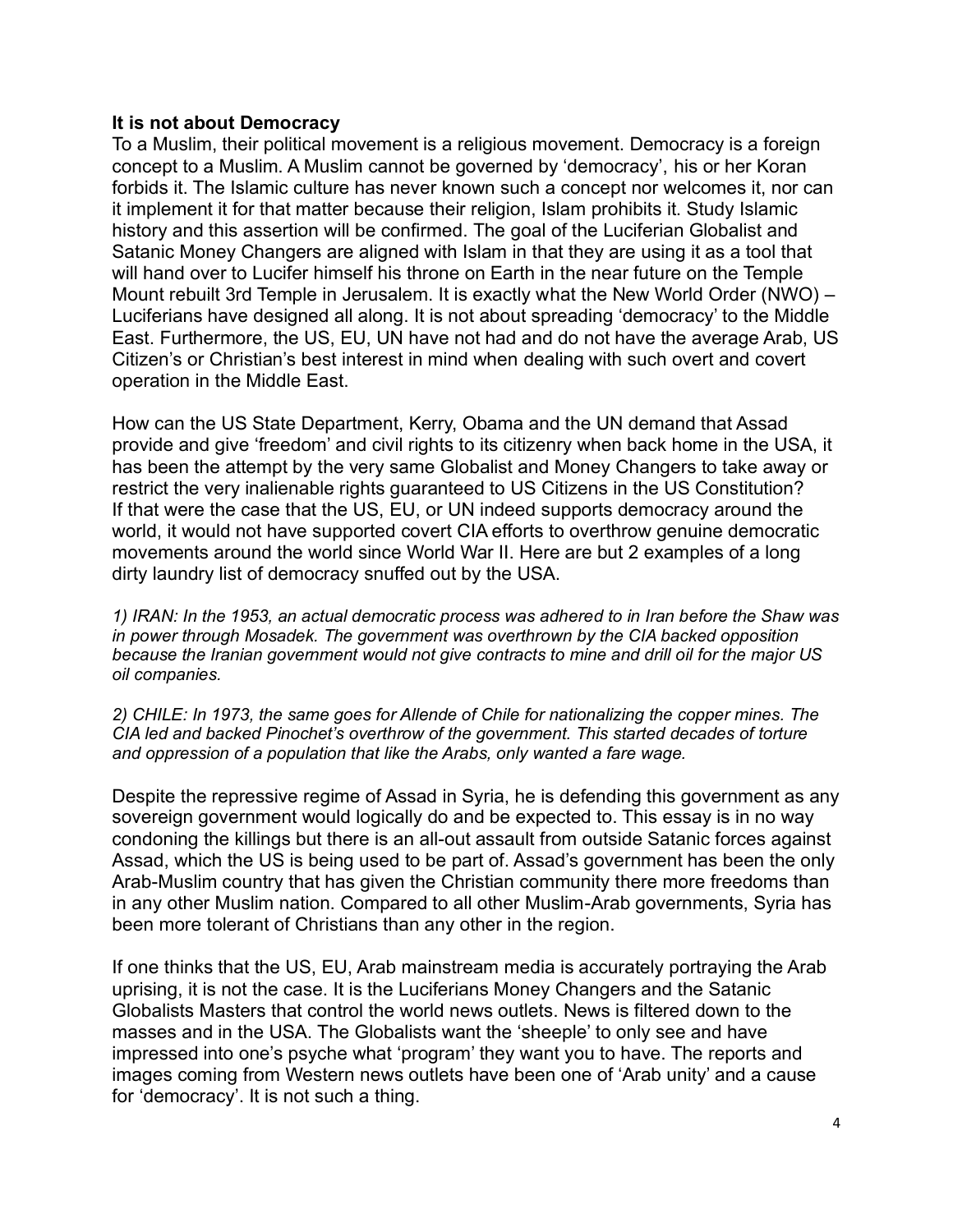# **The Double-Standard**

These sweeping so called 'democracy' movements that has been supported by the US, EU, the UN, NATO and Sunni majority Arab countries have only been used much like Hitler used 'democracy' to gain power and then destroy it. This is the same game plan the Muslims are using. To America's and Obama's shame, the US joined the EU and NATO to support and fight alongside al-Qaida in Libya against Kaddafi to topple his government and murder him. So too now in Syria, the USA, NATO, the CIA, MOSSAD, and MI6 –along with Arabia and Turkey have been arming and/or transporting al-Qaida fighters and Jihadist mercenaries to Syria. All these entities, to some measure, are supplying direct funds and weaponry to the Free Syrian Army (FSA) against the sovereign government of Assad as they did in Libya.

Many Christians in the West, especially in the USA are not really aware of the plight of their fellow Brethren – by design. The Western controlled media has done a superb job in masquerading the evil underlying intent of the Globalists. They have only portrayed the 'Rebels' as democracy-loving freedom fighters. The main-stream media has done a wonderful job of putting the wool over the eyes of the American public. The American public is too busy being entertained and in debt, by design to notice that tax-payer money is directly being given to these murderous Islamic armies whose religious duty and quest is to decimate the Christian Witness in the Middle East under the guise of 'spreading democracy'.

This current 'Arab renaissance' is nothing more than a Luciferian Globalist attempt bent on a 'crusade' to slaughter, eradicate the non-Muslim minorities in an ethnic cleansing of Christians, ironically supported by the Western 'Christian' West. The term, 'Arab Spring' was taken from the Prague Spring in Czechoslovakia against the Soviets during the Cold War to conjure up images of a fight for 'freedom'. Such a spirit now has only brought about bondage and intense persecution of Christians in this region as a whole. As the Soviets crushed, repressed, and tortured the Resistance, thousands fled –if they could. It is the same case now with the Christian communities that have been in the Middle East since the time of the Apostle Paul.

Middle East Christians are experiencing the Arab Islamic 'democracy' firsthand. From eye-witness testimonies on the ground, the mercenaries backed by the CIA, MI6, MOSSAD, Arabia, Turkey, and the puppet Arab League are bent of a Jihad against the Christians and Alawis. They see it as their Holy War (Jihad) to rid the Muslim world of such people. What is occurring in the Muslim world is called genocide. Here is but a small taste of what is to come during the Tribulation Period foretold in the Book of Revelation. The AntiChrist will use the same tactics that the radical Islamists live by as they have taken overpower in the following countries of the Middle East. Why? Because the source is the same, Lucifer the father of lies, the Lord of the flies, death, and destruction whose nature is but to steal, kill and destroy.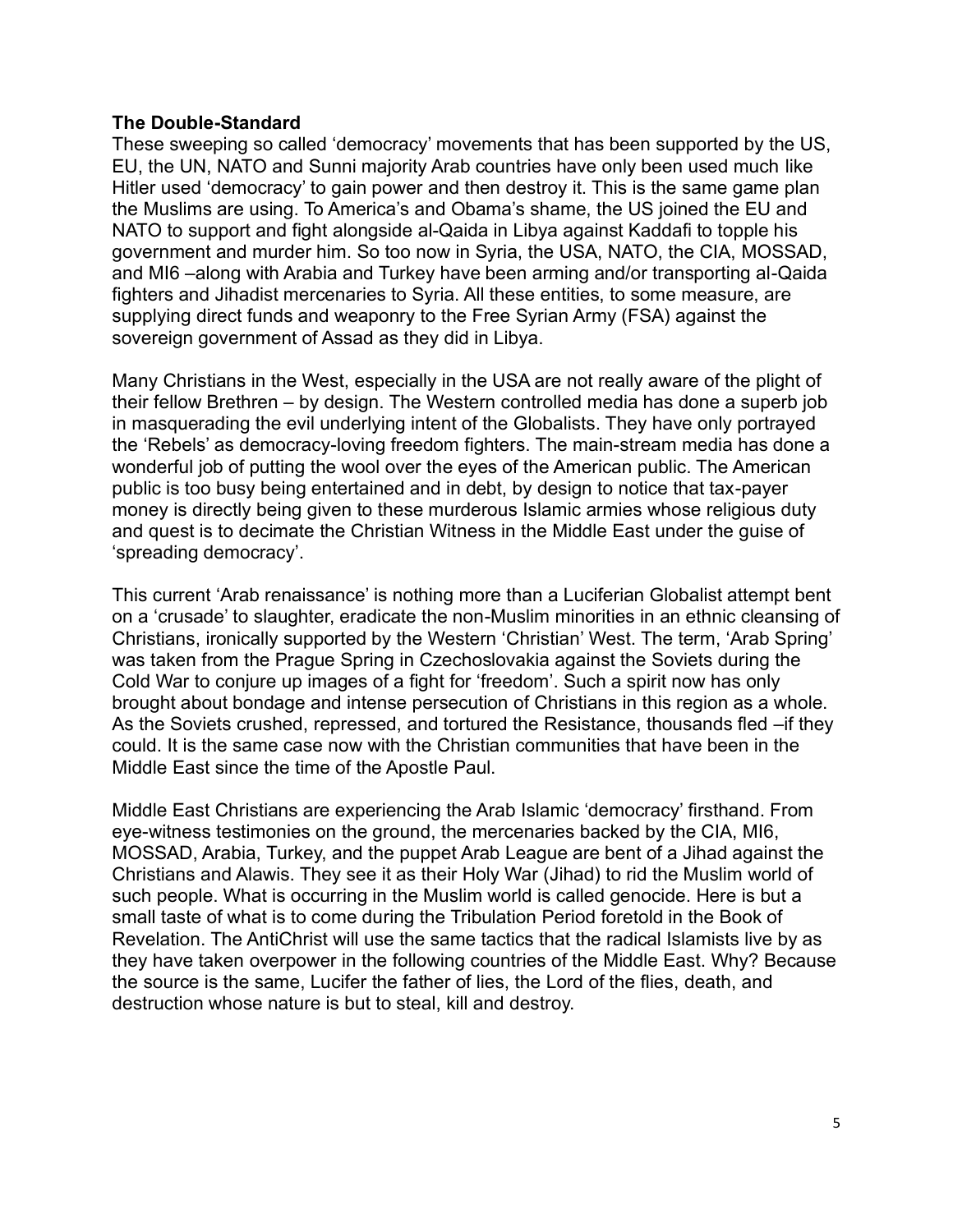# *Iraq*

*The US led Globalist coalition of nations that invaded Iraq resulted in the mass exodus of the ancient Chaldean Churches that had been perhaps founded by St. Peter; of whom an Epistle is written to them in Babylon. Constant attacks by Muslim extremists plagued the Christian churches with bombs, killings, kidnapping, and harassment. There are virtually no indigenous Iraqi Christians left that at least will worship or congregate publicly.*

# *Afghanistan*

*Despite years of the US Army's presence, billions of US taxpayer dollars and support, there are no more Christian churches remaining standing. Virtually all have been bombed, burnt to the ground, or destroyed. Despite billions of foreign aid from US tax payers, no protection of the Christian community was even considered nor guaranteed in practice despite the usual political rhetoric of religious tolerance on the part of the Islamic government and new constitution. As in most other Muslim nations, Christians are barred from holding high political offices. There are virtually no indigenous Afghani Christians left that at least will worship or congregate publicly. Yet the Afghan President, a former Exxon executive is hailed and applauded in Congress.*

# *Tunisia*

*This is where the Arab Spring began. The ensuing repercussions of a majority Islamists fascist 'democracy' that took over the government has allowed publicly the beheading of Muslim 'converts' to Christianity as seen on YouTube in gruesome detail.*

# *Egypt*

*Despite Coptic Christians in Egypt's coming out in support of the 'Revolution' for democracy and change during their Arab Spring, most of the churches have been set on fire or have suffered damage beyond proper repair after the Muslim Brotherhood gained control of the Government. Although Copts make up at least 6 million of the Egyptian population, not one Copt is permitted to hold a high elected political office nor can ever become the President of Egypt.* 

# *Libya*

*The US-NATO backed Islamists showed its true horrific bloody colors of red for the bloodshed in their ethnic cleansing of Christians from rebel held territory in Libya. Migrant Black Africans workers from Equatorial Africa, who are mostly Christian, were especially singled out and slaughtered in droves for having either aided or abated in Kaddafi's cause. To the shame of the USA, it sided and aided with the very al-Qaida fighters the US Army fought off in Iraq and Afghanistan -at the expense of countless young US servicemen and women's blood. Christian cemeteries that have been established since the times of the Apostles have been desecrated. There are virtually no indigenous Libyan Christians left that at least will worship or congregate publicly.*

# *Syria*

*Now Syria is the next nation in line to be orchestrated to fall as the NWO and the Western backed 'Free Syrian Army' decimates the Christian populations like in all other Middle East countries, it has been involved in 'liberating'. These Christian minority enclaves in Syria have been in the Middle East for thousands of years; since Christ's Apostles ventured beyond Jerusalem due to the then persecution from the Zionist Religious Money Changers of their day. To ascertain the complexity of the civil war raging in Syria against Assad, one has to look at*  whom and why the Sunnis, in mass droves, are being supported by the West, Arabia and *Turkey. Why are the Luciferian Globalists hell-bent on destroying this government in Syria as they did in Iraq, Afghanistan, Libya, Egypt, etc?*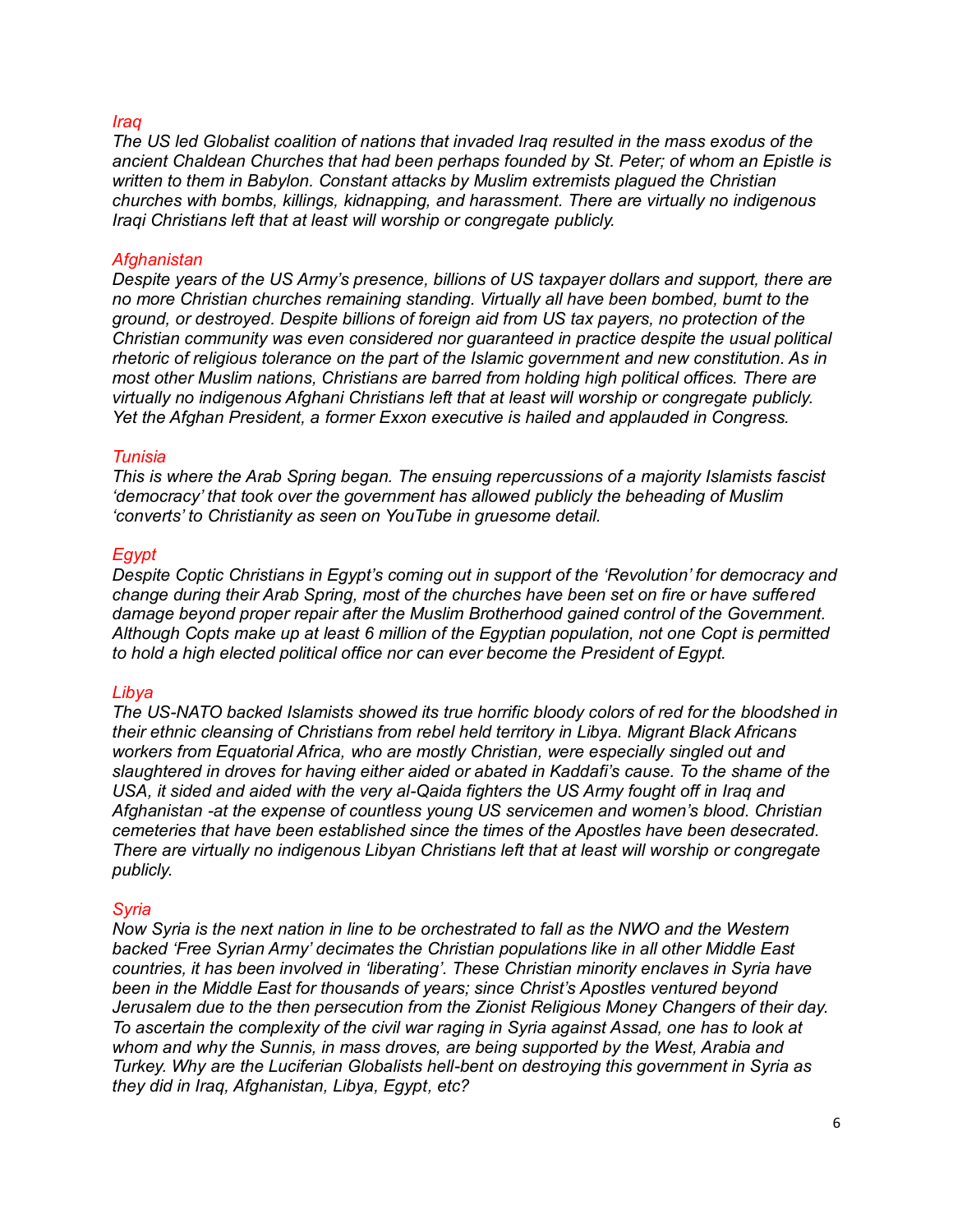#### *Brief Syrian Historical Background*

*Syria, as a modern country, was carved out of the Ottoman Empire after World War I by France and England. Syria, like Israel is at the crossroads of trade and waterways of the world. This has characterized its demographics with all types of religions, ethnic people since the times of the Assyrians, Chaldeans, Persians, Greeks, Romans, Arabs, and Turks. One common trait of all these ruling empires was that they split ethnic and religious groups down the middle with a 'divide and conquer' strategy that kept the population segregated and secluded from each other –as not to have any one become a majority.*

It was from the 1500's that the long reign of the Ottoman Turks allowed the Sunni Muslims to become the power rulers with total control over Syria's population, wealth and resources. Under the majority Sunni population, Syrian minority Muslim groups like the Alawi as well as the Christians and Jews endured intense persecution by the Sunni majority. The Alawi are a Shi'ite sect but were and are considered 'heretical' in Islamic theology because they incorporate many Christianized pagan holidays like Christmas (Yule Day) and Ester (Ishtar-Isis) and the Jewish Passover, Palm Sunday with the observance of Bread and Wine, etc.

For centuries, these Alawi and Christian populations were marginalized and bared from political representation in any significant measure in Syrian politics. It was not until the desolation of the joint Syria-Egypt alliance in the mid-1960s that Alawi military officers took control of the political government and rulership through a military coup. Precisely, it has the father of the current Assad who took control of Syria. Having this joint history in common with the other persecuted Christian minority groups, the Alawi rulers of Syria better understand the need for tolerance and acceptance amongst ethnic and religious Syrian groups. Since the Assad regime has been in power in Syria, the Christian communities, at least, had enjoyed a measure of reprieve from severe persecution by the Sunni Muslims.

This current liberation and so called 'democratic' fight in Syria are nothing more than a 'revenge' on the part of the Sunni majority in Syria who never forgave themselves for allowing the Alawi coup-d'état to take place under their watch. They have a vengeance to also eradicate all traces of Christianity in the process for being somewhat sympatric to the Alawi government; their Islamic religion demands it at its core. There have been eyewitness of fleeing Christian refugees that the 'freedom fighter' of the 'Free Syrian Army' are announcing publicly that Christians are to vacate rebel controlled territory or face death. The ultimatum of Mohammed's merciful and peace loving religion only choice for the infidels is to, 1) submit to Islam or 2) be beheaded.

In a political comparison, we could see how in the USA as in Syria the same globalist End-Game will someday possibly occur in the USA. How would the USA's government react if China and Russia along with covert Black-opts from some other country's secret intelligence apparatus like the CIA was funneling guns to the 3-4 million illegal immigrant population of the USA to take back Atzlan? For a comparative perspective of the international intervention occurring in Syria and in the Middle East as a whole, a comparative to the USA and Mexico will be given. What if some foreign nations were inciting the 11 million plus Mexicans in the US Southwest to protest their rights?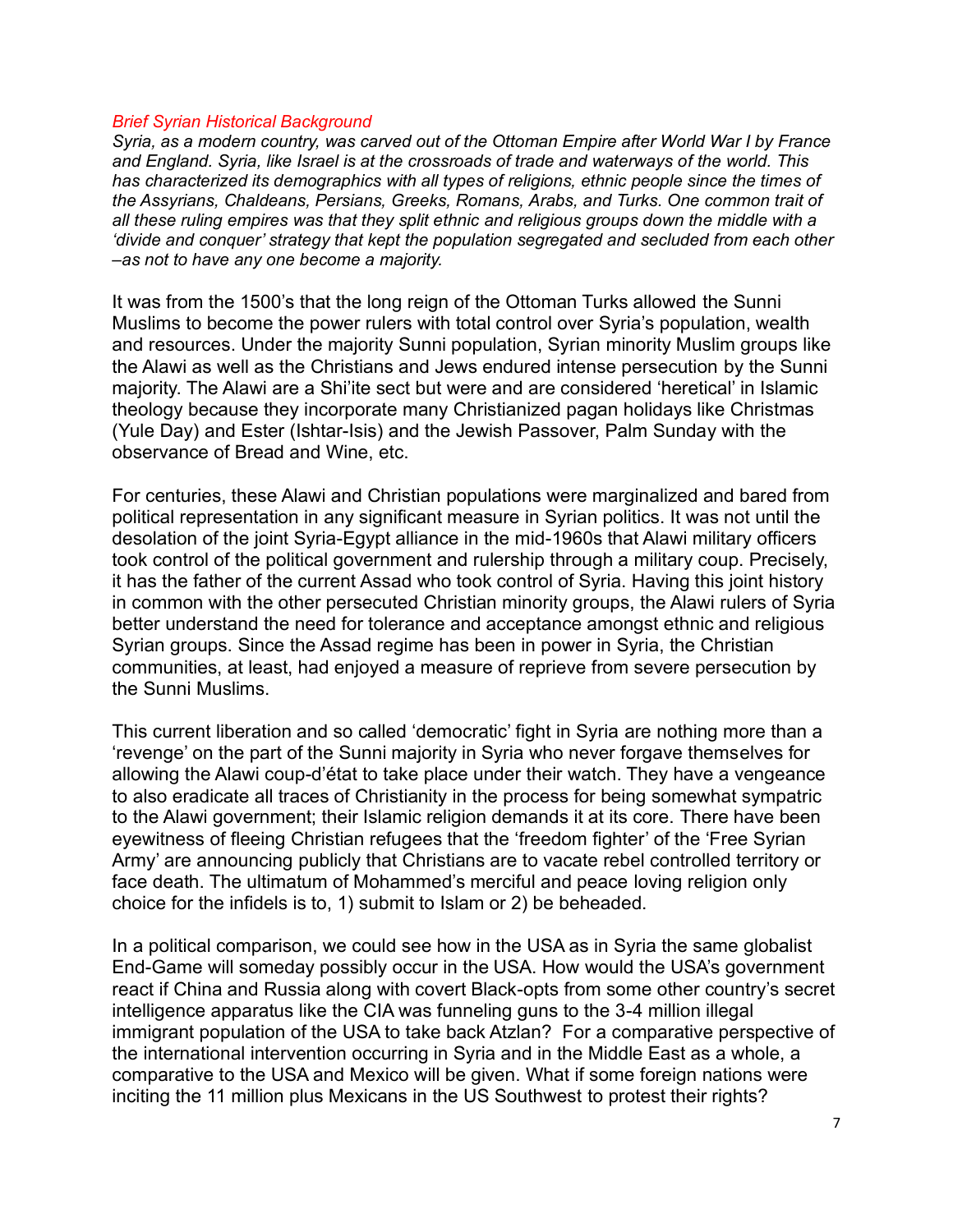# **Problem-Solution-Reaction**

What if the cause was a Mexican Spring uprising for a just cause by the millions to give the Southwest back to Mexico? What if the illegal alien movement was deemed a purely 'democratic' phenomena and the Media did not broadcast the real intent of the organization such as MEChA whose goal is for all Anglos to be expelled from Atzlan-Mexica territory (the Southwest) or suffer penalty of death? What if the illegal aliens demanded that the US borders be redefined to the Pre Guadalupe-Hidalgo Treaty, in essence giving back all of the Southwest before the Mexican-American War of the 1840s?

What if the Luciferian Globalist transported extremist radicals from other Latin America countries to set off bombs in the major cities, attack government buildings, slaughter innocent Anglo civilians and blaming them on the US government? What if other zealous Latin mercenaries came to fight alongside transported by Mexico's military alliances with other nations that are funneling money, arms and supplies to the illegal alien's cause? What if China froze all US assets on the global markets and Russia stopped all shipment of oil to the USA? I think the point comes across load and clear. This will come to America one day as part of the LORD's judgment on the sins of the USA, but that is for another study.

The current conflict in Syria is being presented to the world by the Globalists as one that exists between an 'evil regime' of Assad against an overwhelmingly oppressed population seeking democracy. The turning point for the continued existence of Assad's government will be the Battle for Aleppo, Syrians largest city. If Aleppo falls to the Muslim Rebels, it is only a matter of time that so too will Damascus with Assad fall also. Aleppo is the crucial fight that could determine the direction of the Jihadist uprising against Assad. Thanks to the tactics of the Luciferian Money Changers and Satanic Globalist, a sovereign country like Syria is being taken down and systematically decimated.

This is a classic text-book case of how the NWO cadre of evil has destroyed a country's sovereignty and economy. Currently Syria's inflation is spiraling. This is how the world Bankers destroys a country through austerity and sanctions; they devalue its currency, they block their energy sources, they boycott their exports. They then use their media to broadcast a perception that Syria as a pariah state that needs a regime change and needs to be invaded for the sake of the children that the USA is helping foster those that perform such atrocities. This End Game plan is straight out of the Protocols of Zion.

# *Religions of Syria*

*90% Muslim -Sunni 74% -Alawites 11% -Druze 6% -Ismailites 1% -Total Shi'ite .5%*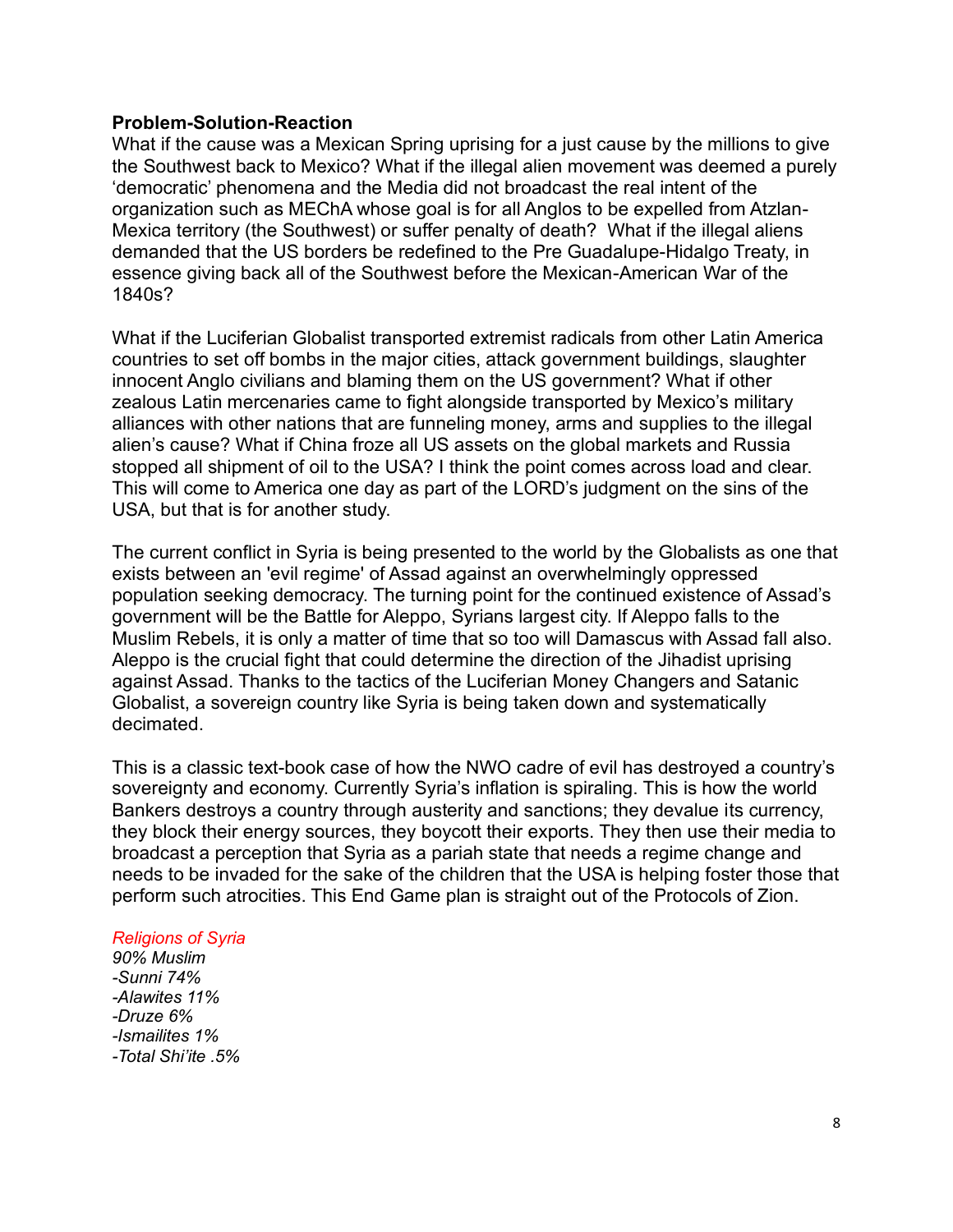## *Sunnis*

*The largest religious group in Syria are the Sunni Muslims, of whom about 80% are native Syrian Arabs, with the remainder being Kurds, Turkomans, Circassians and Palestinians.* 

#### *Alawis*

*Alawis constitute Syria's largest religious minority. They live chiefly along the coast in Latakia Province. For centuries, the Alawis constituted Syria's most repressed and exploited minority. It was not until Alawi President Hafez Assad; the father of the current Assad came to power in 1970 that the Alawi persecutions by the Sunnis stopped.*

#### *The Druze*

*The Druze religion is a tenth-century offshoot of Islam, but Muslims view Druze's as heretical. Druze's incorporate a lot of the Christian and Jewish religious practices.*

#### *Yazidis*

*The semi nomadic Yazidis religion dates back to the time of the Umayyad caliphate. The Yazidi religion has elements of Judaism, Christianity, and Islam, as well as paganism. Yazidis consider the Bible and the Qur'an as sacred. They are often called 'devil worshipers' by the Sunnis. Yazidis are said to worship a Fallen Angel that is symbolized as Peacock (NBC?) called Malik Taus.*

#### *10% Christian*

*Under Assad, Christians enjoy a measure of freedom to worship in Syria. In fact, Christians were granted a degree of religious freedom not seen in most other Middle Eastern countries to this day. Christianity in Syria is recognized and there are National holidays even to include Christmas, New Year's day, and Easter. The Christian Churches are divided into 2 main cohorts.*

*1) The Catholic Churches have their own Patriarch, although the highest position is the Pope in Rome.* 

*2) The Orthodox Churches also have their own patriarchs. The Armenians are under the guidance of the chief Patriarch in Armenia.* 

*3) Protestant Churches are very few and are under the guidance of a Thinodus or Priesthood.*

# *Catholic Churches*

*-Greek Catholics -Syrian Catholics -Armenian Catholics -Chaldean Catholics -Maronite Catholics -Latin Roman Catholics*

#### *Orthodox Churches*

*-Greek Orthodox -Syrian Orthodox -Armenian Orthodox*

*Protestants -Baptist*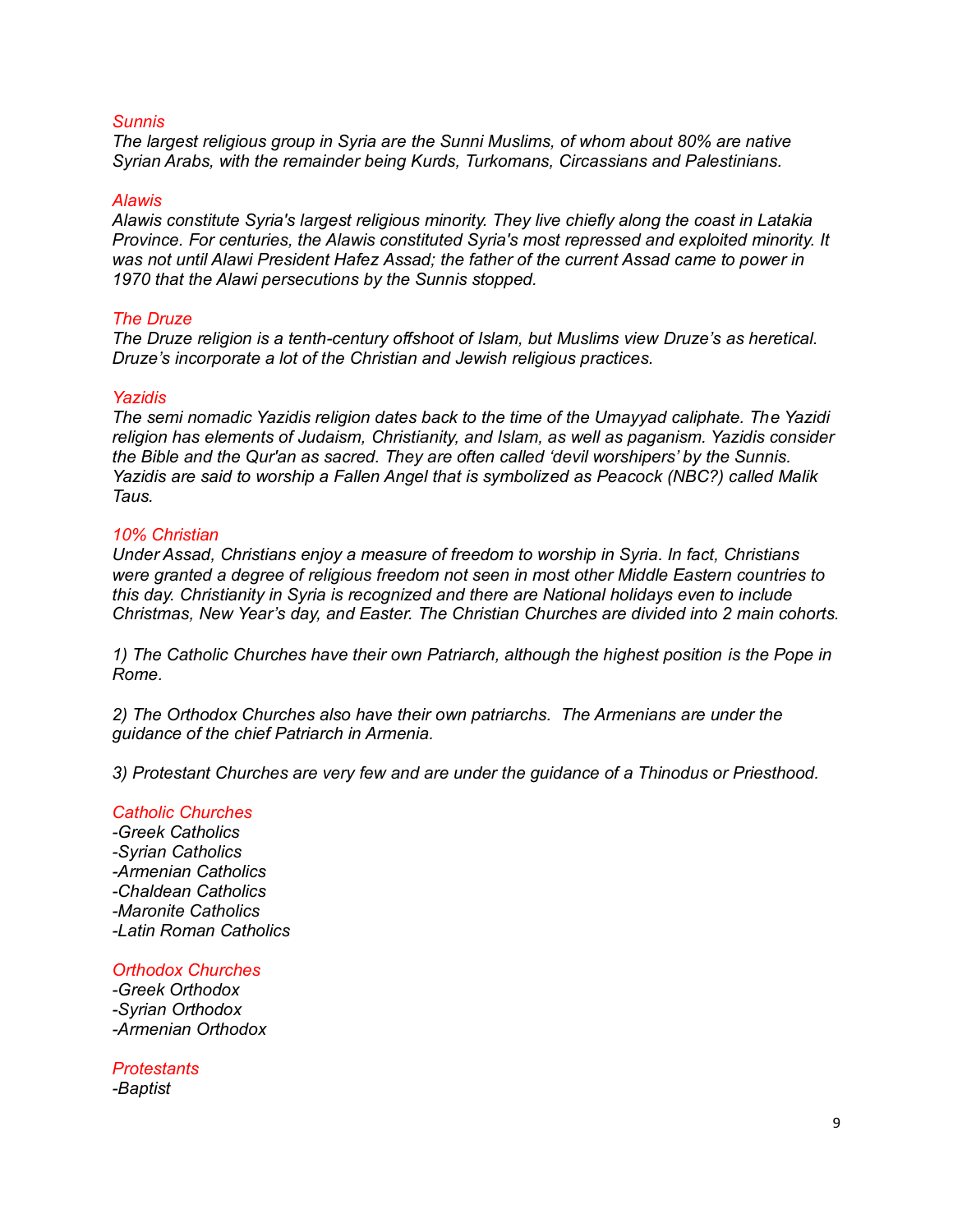# **St. Paul's Church**

This church in Damascus stands in memory of St. Paul of the New Testament, whose name was Saul of Tarsus. He was charged by the Religious Jews of the Temple to destroy the 'Christian' Witness after Christ's Resurrection. The Christians were first called Followers of 'The Way' but were first called 'Christians' in Antioch. According to the Bible, as Paul approached the village of Daraya, a burst of a bright light blinded him as he heard the voice of Jesus Christ.

Paul was led to Damascus who was attended by Hananiya (Ananias), one of Christ's disciples. Later on, Paul, as a Jew became one of the staunchest advocates of Christianity. His Jewish brethren sought to kill him because of his conversion to Christianity and example to fellow Jews. He was hiding in a house by the city wall in Damascus. The church is said to be located at the site of his escape. He traveled to Antioch, Athens, and Rome after a brief stay in Jerusalem. He continued to teach and preach the Gospel of Christ until he was martyred by Nero in Rome.

# *Saint Simeon Stylites Church*

*This Christian church near Aleppo is considered to be one of the oldest surviving churches in the world. It is now destroyed.*

# *Languages of Syria*

*-Arabic -Armenian -Aramaic -Adyghe -Kurd -Turcoman*

# *Stats on Syria*

*-Capital: Damascus -Latitude: 33°30' N 36°18' E -Government: Unitary semi-presidential Constitutional Republic -Independence: from France: 17 Apr 1946, from United Arab Republic: 28 Sep1961 -Area: Total 185,180 km2 (89th largest in world) -Population: ~23 Million -GDP: \$59.957 billion -Per capita: ~\$6,000 -Currency: Syrian Pound*

# *Entities supporting 'Free Syrian Army'*

*Sunni Muslim countries like Arabia and Turkey are funneling arms and money to the cohort of Muslim extremist and mercenary Rebels that constitute the Free Syrian Army (FSA). The extremist Anti-Christian Jihadists see this uprising as a Holy War against Assad, whom as an Alawi Muslim is considered a heretic, no better than the Christians and Infidels.*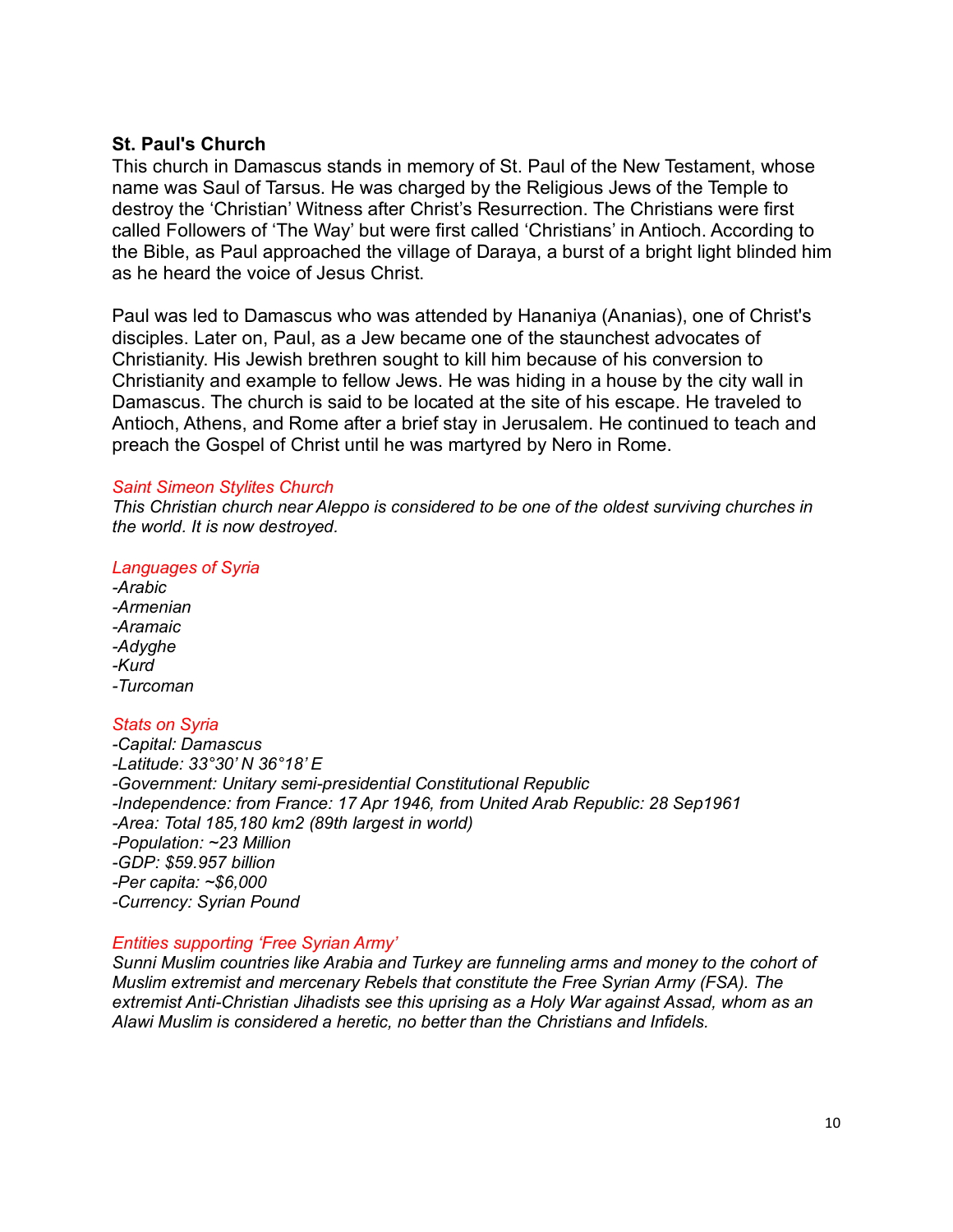*-al-Qaida -Muslim Brotherhood -Hamas -Arab League*

# *Entities supporting 'Free Syrian Army'*

*Globalist entities form outside of Syria are also funneling weapons to the Free Syrian Army. Various intelligence secret agencies have funneled Jihadist mercenaries directly from Libya, Jordan, Iraq, and Egypt in an attempt to topple the Syrian government. What has been done to Libya is what is going to happen to Syria at some point in time.*

*-CIA -MI-5/6 -Mossad -NATO/OTAN -Saudi Arabia*

#### *Entities supporting Assad government*

*Despite a counter balance to the Western-led coalition of support for the Rebels against the Syrian government of Assad, Russia, China and Iran remain at bay. Syria is Russia's number 1 buyer of weapons systems. Syria also has a military pack with Hezbollah and Iran. Iran and Russia both have Naval Military bases on the Mediterranean coast of Syria. Russia's Putin is still seeking out his position in relation to the new Arab renaissance*

*-Russian Federation -People's Republic of China -Islamic (Shi'ite) Republic of Iran*

#### *The Domino Effect*

*The Arab Spring has cascaded throughout the Arab region with the fall of several regimes now since 2010. Most noticeably in Tunisia, Libya and Egypt, the 'democratic' uprising shifted from being a political movement to a religious fervor and because that has also changed the paradigm and balance of Power in the region. It has also testing the post-Cold War alliances and tension in the region between the Superpower of Russia and the USA. Nonetheless, this is how the NWO takes down a government and systematically eradicates Christianity from the Middle East.*

## *The Christian Exodus*

*In general, the US State Department is deliberately turning a blind eye to the hundreds of thousands of Christians in the Muslim worlds whose churches are being systematically destroyed. Under president Obama, the US State Department, in an unprecedented move, purged the sections dealing with religious persecution from its recently released Country Reports on Human Rights. America used to be voice for the voiceless and a defender of religious liberty and human rights around the world –at least on paper…but now the US government under the leadership of a president that is more sympathetic with the Muslims has chosen to encourage and aid their cause.*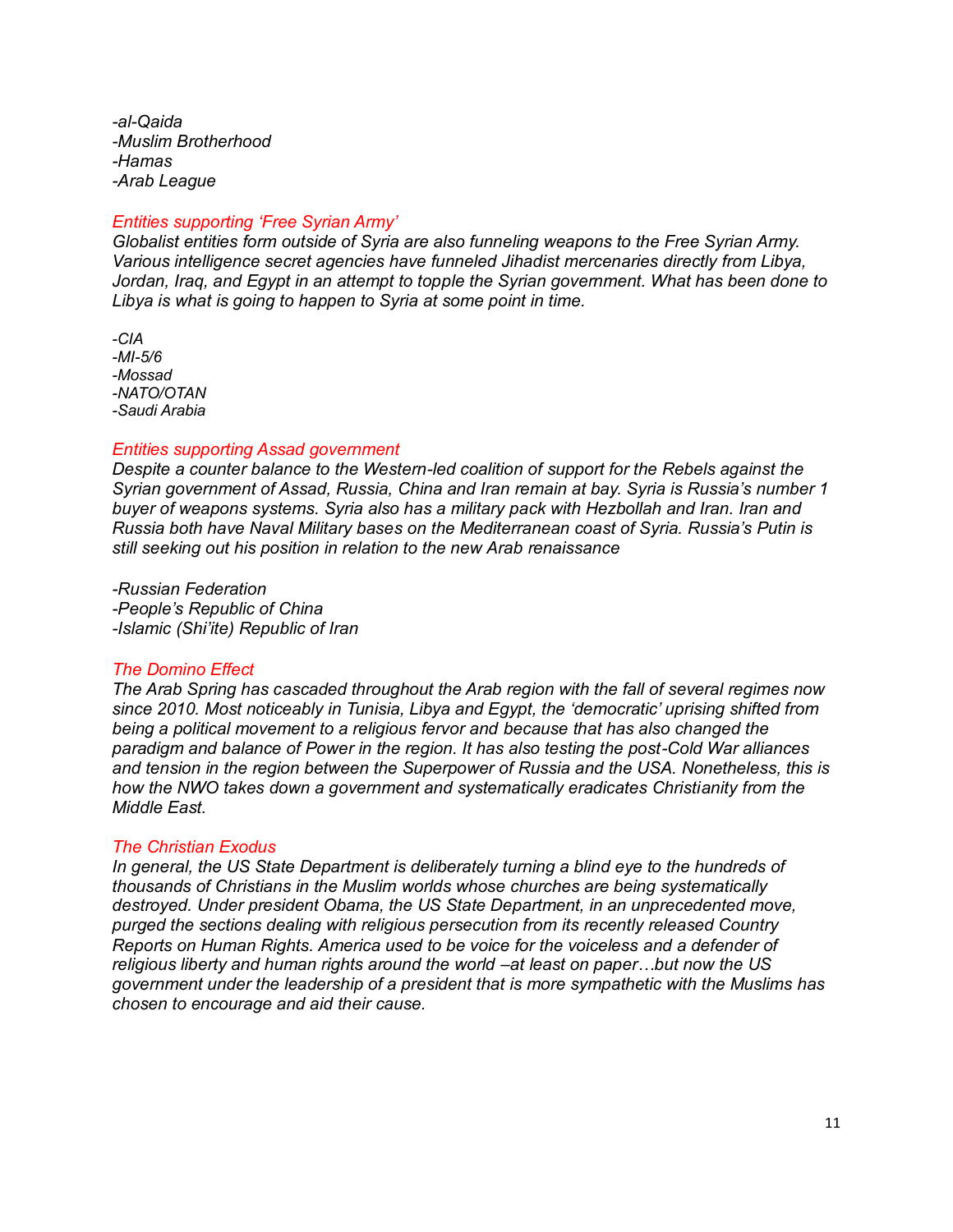Didn't Obama even state that the only thing that was in his way that needed to be taken out in America was 'Christmas'? For example, the Obama administration insists that the Syrian crisis has nothing to do with religion, even as Obama offered his hearty blessings to Egypt's Muslim Brotherhood president, in the midst of allegations of electoral fraud. Now, the Muslim Brotherhood has initiated armed militias inside Syria. Moreover, the major source media of the West is not allowing the average American to see Christians who are being robbed, imprisoned and/or murdered in the aftermath of the 'Arab Spring' which in all purposes, is really the Islamic uprisings. How can they when now over 50% of Americans are too busy in support gay marriage and condemns businesses for contributing to traditional marriage values or censoring opposition as hate speech.

All the while America's state of immorality is now praising Amazon for contributing to gay marriage causes yet forcing out the CEO of the Firefox internet browser for having personally contributed to pro-traditional marriage years prior. Currently, a mass exodus of thousands of Christians is taking place in Syria, as the mainstream Western media only seam to glorify the Rebel's cause at any price. From Christian eye-witness accounts on the ground in Syria, the so-called freedom fighters in Syria appear just as concerned with the destruction of Christianity and Alawis as they are with political regime change and 'democracy'. For example, the Christian population of Qusayr, near Homs, has fled following an ultimatum issued by the Free Syrian Army commander, Abdel Salam Harba to convert to Islam, leave or be killed. Mosques in Rebel territory have also issued ultimatums for Christians to leave.

It is reported that at other Rebel Free Syrian Army leaders are publicly stating that Christians will have to be cleansed from rebel-held territory and will have no place in the new Islamic Syria where priests, pastors and ministers are beheaded and nuns, and ley people are raped. There are few places in the Middle East left where Christians can go. In other reports coming out from Human Rights Groups, it has been reported that some Free Syrian Army (Muslims) elements are actually keeping some Christians from fleeing because they want to use them as bargaining chips with the West done the road. The USA will at some stage reach a 'faith' tipping point with the LORD that will deliver the nation to the judgments mostly reserved to the enemies of the LORD. Despite the USA portrayed as a 'Christian Nation', no such thing now exists according the declared statement from its current 'elected' President as he excuses the nation before world.

The nation has been duped to support foreign wars in the Middle East and corrupt Muslim governments that have ushered extremist Islamic regimes bent on eradicating the small Christian Witness–what's left of it and to destroy Israel off the face of the world's maps. Many do not realize that there are spots and pockets of Christian communities in Syria that still speak the ancient language of Aramaic. This is the original language spoken in the region during the time of Jesus, of whom He also conversed in. Specifically, the community on the North-Eastern region of Kamechliye bordering Turkey and Iraq. Despite speaking Aramaic, these Christians are the direct descendants of the Assyrians as in Nineveh of the Bible. These were the fierce and ferocious fighters dreaded for their cruelty in the ancient world. They are the very ones that led into captivity the 10 Northern Tribes of Israel.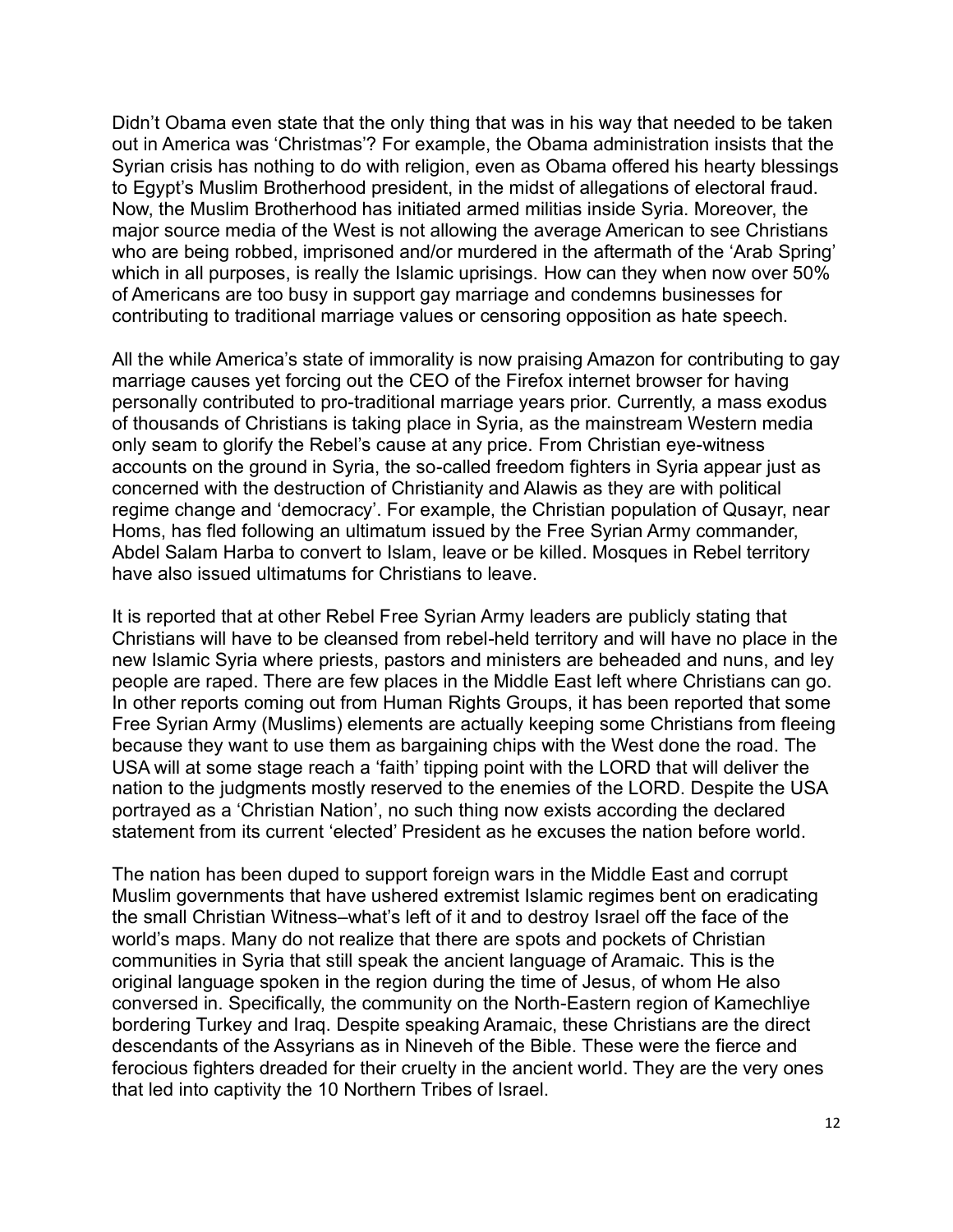# **Glory departing - Christian Witness Leaving**

Sadly, spiritually speaking the 'Christian Witness' is also being snuffed out in America as there has been a sort of Christian exodus from the Churches. In the Middle East it is due to genocide, in America it is due to wickedness. Moreover, the LORD appears to incrementally remove, from the US Populace, the Christian Witness it has now come to be intolerable to most Americans. The USA has been basking on the 'after-glow' of a once righteous and pious Christian majority and nation -despite the many sins of its People and Government. Now, in general like in the Old Testament times of Israel, when Israel could no longer desire to follow the LORD's commandments, it was led into captivity as its Temple was leveled to the ground.

Perhaps America's 'temples' will be leveled to the ground also someday as the 'Glory of the LORD' in the Land has departed rhetorically speaking. What are America's Temples? They are the Malls. Thus, at some point in time, the economy and the money that is used to have Americans go and worship and sacrifice their lives for plastic produces will come to a crashing halt. One day their Temple will close and the sheeple will go into captivity just like the ancient Israelites. If the Rapture of the Church is to take place fairly soon, and that it might coincide with some 'sudden destruction', no other place on Earth would be so ideal as the Middle East that would be the trigger to usher such an event. The exodus of the Christian Witness in Syria as in all other Muslim countries just might be a blessing in disguise. Perhaps the LORD is physically removing His people before total annihilation and judgment of the region.

It would be at this stage that the LORD would, out of His mercy, still provide a Witness unto Himself through the 144,000 and the 2 Witnesses once the Christian Church is removed by way of the Rapture. The LORD will always have Himself a Witness. Perhaps the world is witnessing the close of the Door to Noah's Ark, figuratively speaking. It might be the case that the Ark is ready to be lifted up upon the waters of the coming world-wide judgment of the LORD over the whole of the Earth. As hard as it is to see fellow Christians suffer persecution, death, and exile, it may yet be a sort of final call for the Gospel of Christ to the Middle East before the Rapture for the following reasons.

*1) The LORD is removing His people physically from harm's way in a greater scope as He did with Sodom & Gomorrah before judgment fell upon the people and region. Perhaps as the fight between the Arabs and the Jews finally comes to a head, the region will experience some sort of nuclear exchange that by this time, the majority of the Christians would have fled by such a time.*

*2) The LORD is removing the final Christian Witness of Christ to the Muslims before the AntiChrist is to be revealed. This would mean that this last nation to fall, Syria, would be a sort of 'last chance' the Muslims have to repent and believe the only saving grace of the Gospel of the True Christ of the Cross.*